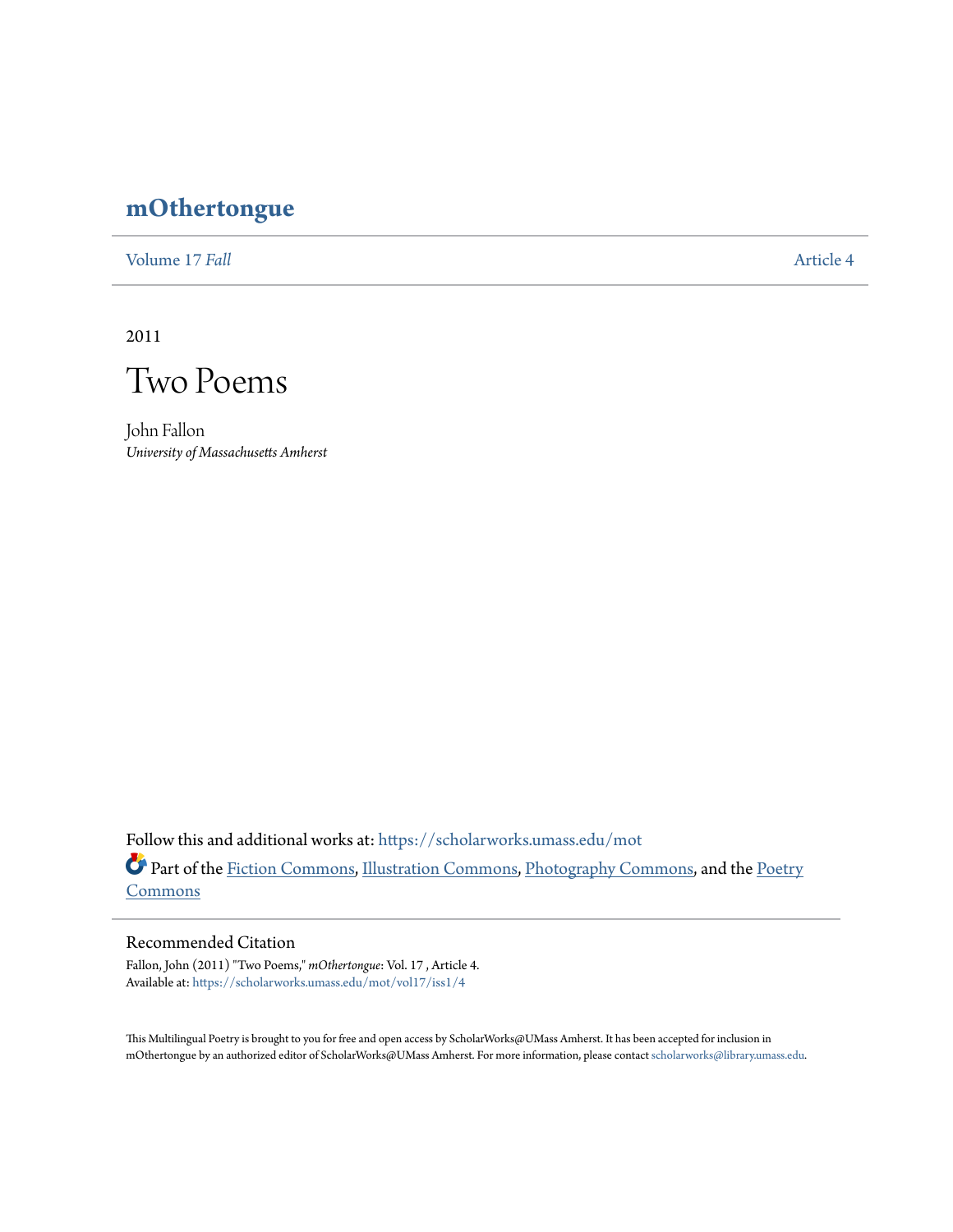1) أنا قوى مثَّل شَجِرةٌ في الريح أو طبر في عاصفة. العالم صعب جَدا ولكن أنا قوى جدا. عندما هناك رعد ويرق انا أست خايف . أعيش في مركز العاصفة ُو إِذَا أَنَا خَابِفَ رأنا أعرف أني حي.<br>العالم صعب جداً لكن أنا قوى

<sup>I</sup> am strong Like a tree in the wind Or a bird in the storm. The world is very difficult, But I'm very strong. When there is thunder and lightning I'm not aftraid: <sup>I</sup> live in the center of the storm And if I'm afraid <sup>I</sup> know <sup>I</sup> am alive. The world is very difficult, But <sup>I</sup> am strong.

John Fallon